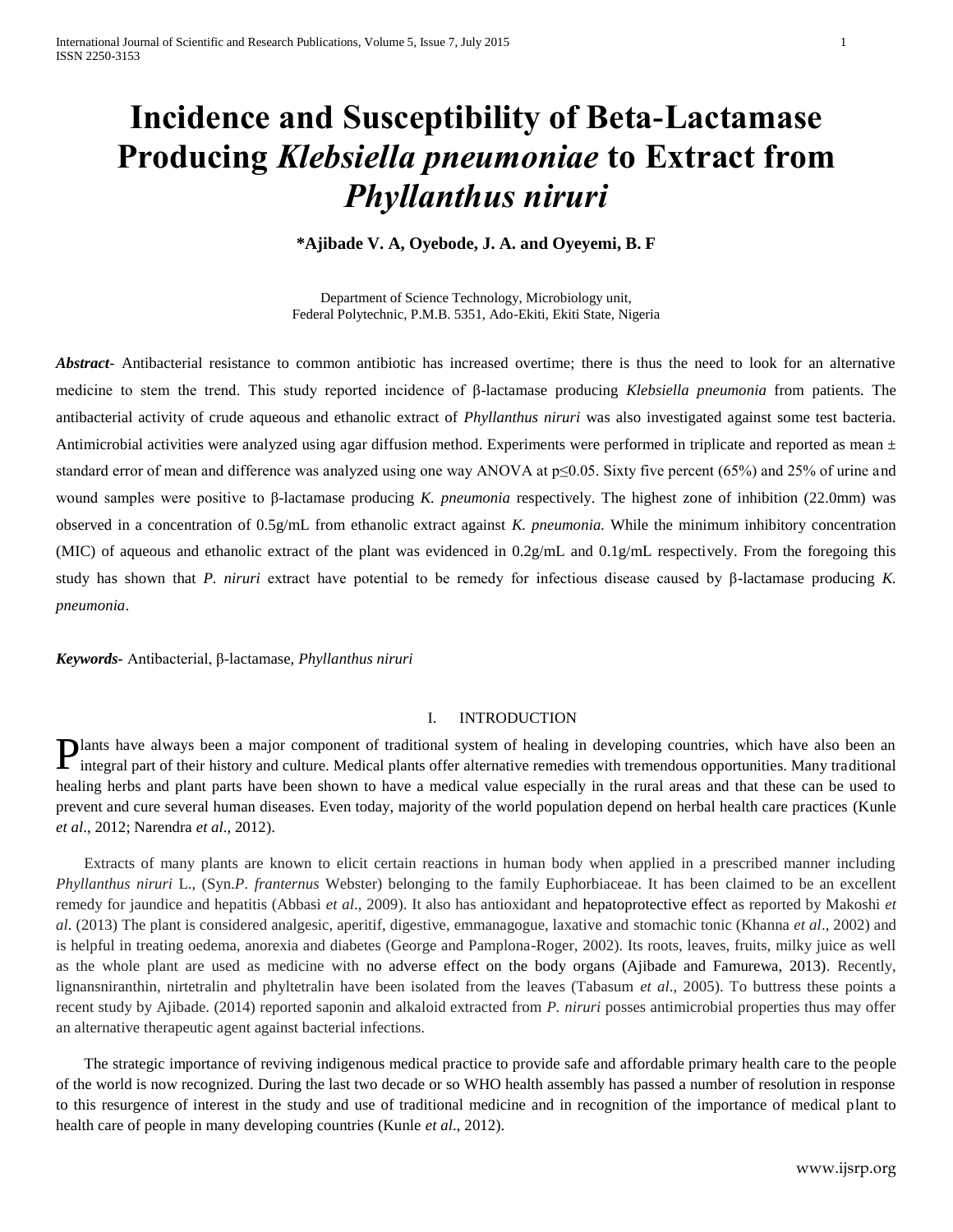International Journal of Scientific and Research Publications, Volume 5, Issue 7, July 2015 2 ISSN 2250-3153

*Klebsiella pneumoniae* is ubiquitous as it is found in mammals and ecological environment. It has pathogenic effects worldwide. There is evidence of community-acquired and hospital-acquired infections in countries such as Taiwan and South Africa. Communityacquired *K. pneumoniae* has been found, in some places, to be associated with alcoholism. There are a large number of infections acquired when it affects different organs of the body. It can affect the liver, urinary tract and lungs ( Vuotto *et al*[., 2014\).](http://www.cdc.gov/ncidod/eid/vol8no2/01-0025.htm)

The bacterium is an important cause of human infections. Infections or diseases are usually nosocomial or hospital-acquired. In 1998, *K. pneumoniae* and *K. oxytoca* accounted for 8% of nosocomial bacterial infections in the United States and in Europe. Diseases include urinary tract infections, pneumonia, septicemias, and soft tissue infections (Vuotto *et al*., 2014) The diseases caused by *K. pneumoniae* can result in death for patients who are immunodeficient. Bacteria from the genus Klebsiella causes numerous infections in human, which are often treated with β–lactam antibiotics. The indiscriminate use of antibiotics has revealed a considerable increase in outbreaks caused by microorganisms resistant to antimicrobial drugs, such *K. pneumoniae*. This research work is thus centered on investigating the potency of aqueous and alcoholic extract of *P. niruri* on Beta Lactam producing *K. pneumoniae,* thereby ascertaining the therapeutic importance of natural products.

## II. MATERIALS AND METHODS

#### *A. Collection and Processing of Plant Material*

*K. Pnuemoniae* were isolated from 40 samples each of urine, ear, sputum, pus and wound. Samples were immediately brought to the laboratory for analysis. The plant was collected from farmlands in the Federal Polytechnic Ado–Ekiti during the raining season between the months of September and December 2010. The plant was dried at room temperature ( $28^{\circ}$ C  $\pm$  1 $^{\circ}$ C). The plant was milled using centrifugal milling machine (GallenKamp) and stored in air-tight plastic container. Identification and authentication of plant was done in the Department of Science Technology, Federal polytechnic Ado–Ekiti, Nigeria where a voucher specimen (No. MED. PLT 0- 2008-10) was kept. 100grams of the milled samples was soaked with 400ml of distilled water and Alcohol respectively. It was allowed to stand for 24hours. Both solutions were filtered by using Whatman no. 4 filter paper and evaporated to dryness at  $20^{\circ}$ C using a rotary evaporator. The residues were reconstituted to different concentrations using distilled water.

## *B. Isolation and identification of B-lactam producing K. pneumoniae*

Clinical isolates of *K. pnuemoniae* were obtained from seven hospitals in four local government areas of Ekiti state, South-Western, Nigeria.

Identification was accomplished by colony characteristics and lactose fermentation in Macconkey agar (oxoid), biochemical reactions (gas from glucose, acid from lactose and acid from dulcitol and citrate utilization). Selection was based on non-outbreak isolates of *K. pneumonia* with resistance to *B- lactam* antibiotics.

Testing for antibacterial resistant of *K pneumoniae* was carried out by direct plating method (Clinical and Laboratory Standards Institute 2014).

Isolates were stored at -70 $\rm{^0C}$  and were sub-cultured on trypticase soy agar plates containing 5% defribinated human blood. For each isolate, plates were inoculated by using cell suspension equivalent to a 0.5 Mcfarland standard which was spread on a Macconkey agar (oxoid) to yield uniform growth and multo-disk containing the B-lactam antibiotics (penicillin to cephalosporin) were asceptically placed on the agar surface. Diameter of zone of inhibition was calculated. Those with decreased zone of inhibition were indicative of *B-lactam* production and were isolated for further studies.

#### *C. Susceptibility Testing*

The agar diffusion method described in (Clinical and Laboratory Standards Institute 2014) was used. Reactivated culture from stock, diluted serially to  $10<sup>3</sup>$  was used as inoculums. The inocula were spread uniformly on sensitivity agar (Oxoid) using a sterile glass spreader. Pasteur pipette was used to introduce different concentration of 0.1g/mL-0.5g/mL of the extract into the well bored (7.0mm) onto the surface of the culture. A control well containing extracting solvent was also incorporated. Standard antibiotic disc of Oflaxacin in concentrations of  $20\mu$ g,  $25\mu$ g and  $30\mu$ g were used as positive control. The plates were incubated at  $37^{\circ}$ C for 24hrs in an incubator. The diameter of zones of inhibition was measured in millimeter and recorded.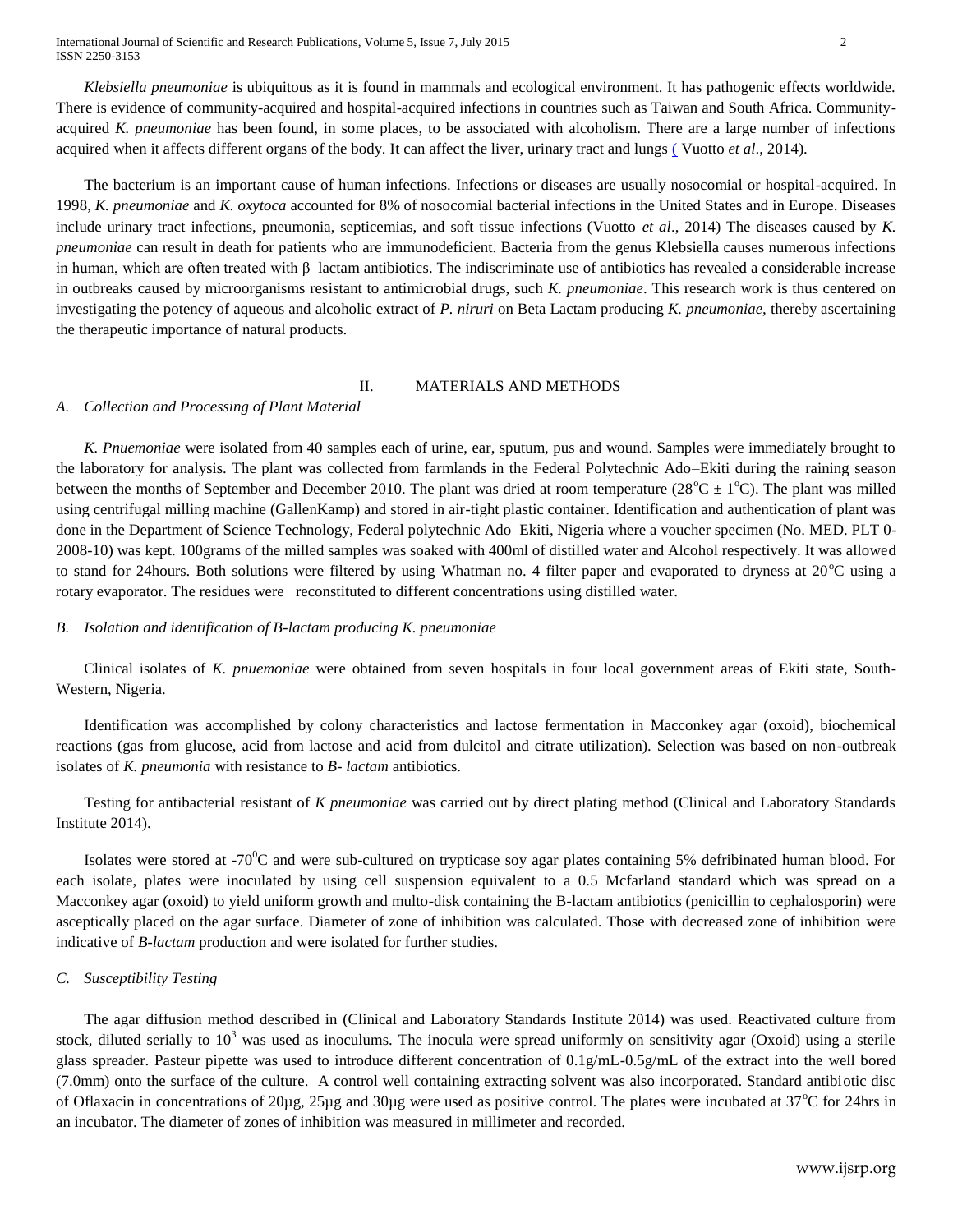International Journal of Scientific and Research Publications, Volume 5, Issue 7, July 2015 3 ISSN 2250-3153

#### *D. Statistical Analysis*

Statistical analysis was performed by using SPSS software version 20.0 and Microsoft Excel. Data on antimicrobial activities were expressed as mean  $\pm$  SEM and differences were statistically analyzed using one way ANOVA. P value was set at  $\leq$  0.05.

#### III. RESULTS AND DISCUSSION

A study by Podschun and Ullman (1998) have reported that *K. pneumoniae* is an enteric Gram-negative bacillus causing debilitating and dangerous infections in debilitated or immuno-compromised individuals. They accounted for up to 10% of all nosocomial bacterial infections (Spencer, 1996). Usually, these debilitating infections are treated with β-lactam antibiotics, which are usually hydrolyzed by β-lactamases produced by such microorganisms resulting in drug resistance (Bush *et al*., 1995). Therefore this study was designed to determine the efficacy of aqueous and methanolic extracts of *Phyllanthus niruri* against Extended spectrum βlactamase producing *K. pneumoniae* to optimize empirical therapy in natural product which might lead to suggestion of a therapeutic regimen against it.

Forty *K. pneumoniae* strains were isolated from various sources (i.e. ear, sputum, wound, urine and pus) obtained from hospitalized patients. 32 (80%), 26(65%), 20(50%), 15(38%) and 10(10%) were isolated from sputum, urine, ear swab, pus and wound respectively (Table 1). This is not in congruent with results from Amin *et al*. (2009); where 52% and 7.5% were isolated from pus and urine respectively. A study among students in Nigeria reported that 55% of their sample yielded *K. pneumoniae* isolates (Chikwendu *et al*., 2010) this is not in tandem with our results. Prevalence of *K. pneumoniae* in urine sample was higher in females than in the male samples (Table 1). This level of prevalence agrees with other studies (Chikwendu *et al*., 2010; Anjun and Mir 2010) that also reported a similar trend with regards to sex. This increased prevalence in females could be attributed to the differences in physiology between the males and females, where the urethra is short, and the distance between the anal and vaginal opening is small. Bacteria therefore easily invade and colonize the urinary tracts (Chikwendu *et al*., 2010). But our result is not in congruent with a recent study by Akanbi *et al*. (2013) that reported non-significant relationship in occurrence of *K. pneumoniae* in male and female. As shown in Table 1; 66% of *K. pneumoniae* was isolated from male sputum, this is slightly higher than 53% recently reported by Al-Mussawi *et al*. (2015).

|                |                         | $Sex(n\%)$ |               | Age $(n\%)$              |             |
|----------------|-------------------------|------------|---------------|--------------------------|-------------|
| <b>Samples</b> | Positive sample $(n\%)$ | Male       | <b>Female</b> | $\leq$ 13 years          | $>13$ years |
| Urine          | 26(65)                  | 6(23)      | 20(77)        | $\overline{\phantom{a}}$ | 26(100)     |
| Ear            | 20(50)                  | 10(50)     | 10(50)        |                          | 20(100)     |
| Sputum         | 32(80)                  | 21(66)     | 12(34)        | 5(16)                    | 27(84)      |
| Pus            | 15(38)                  | 9(60)      | 6(40)         | 8(53)                    | 7(47)       |
| Wound          | 10(25)                  | 7(70)      | 3(30)         | 5(50)                    | 5(50)       |

**Table 1:** Incidence of B-lactam producing *Klebsiella pneumoniae* in 40 samples each

There is well documented evidence of the antibacterial activities of *P. niruri* which revealed that it contains bioactive compounds with significant potency (Ajibade and Famurewa, 2012; Oseni and Banini, 2014). This shows that this plant represents a potential source for the discovery of novel antimicrobial agent with little or no side effects (Ajibade and Famurewa, 2012; 2013; Ajibade and Ajenifuja, 2013; Ajibade, 2014).

The minimum inhibitory concentration (MIC) of aqueous and ethanolic extract of the plant was evidenced in 0.2g/mL and 0.1g/mL respectively (Table 2 and 3); this is in-tandem with a recent study in Ghana that reported MIC of 0.2gmL for ethanolic extract against *K. pneumoniae* (Oseni and Banini, 2014). The highest zone of inhibition (10.0mm) was observed in a concentration of 0.2g/mL from ethanolic extract against *K. pneumoniae*, this is in total agreement with 11.00mm reported recently by Oseni and Banini. (2014).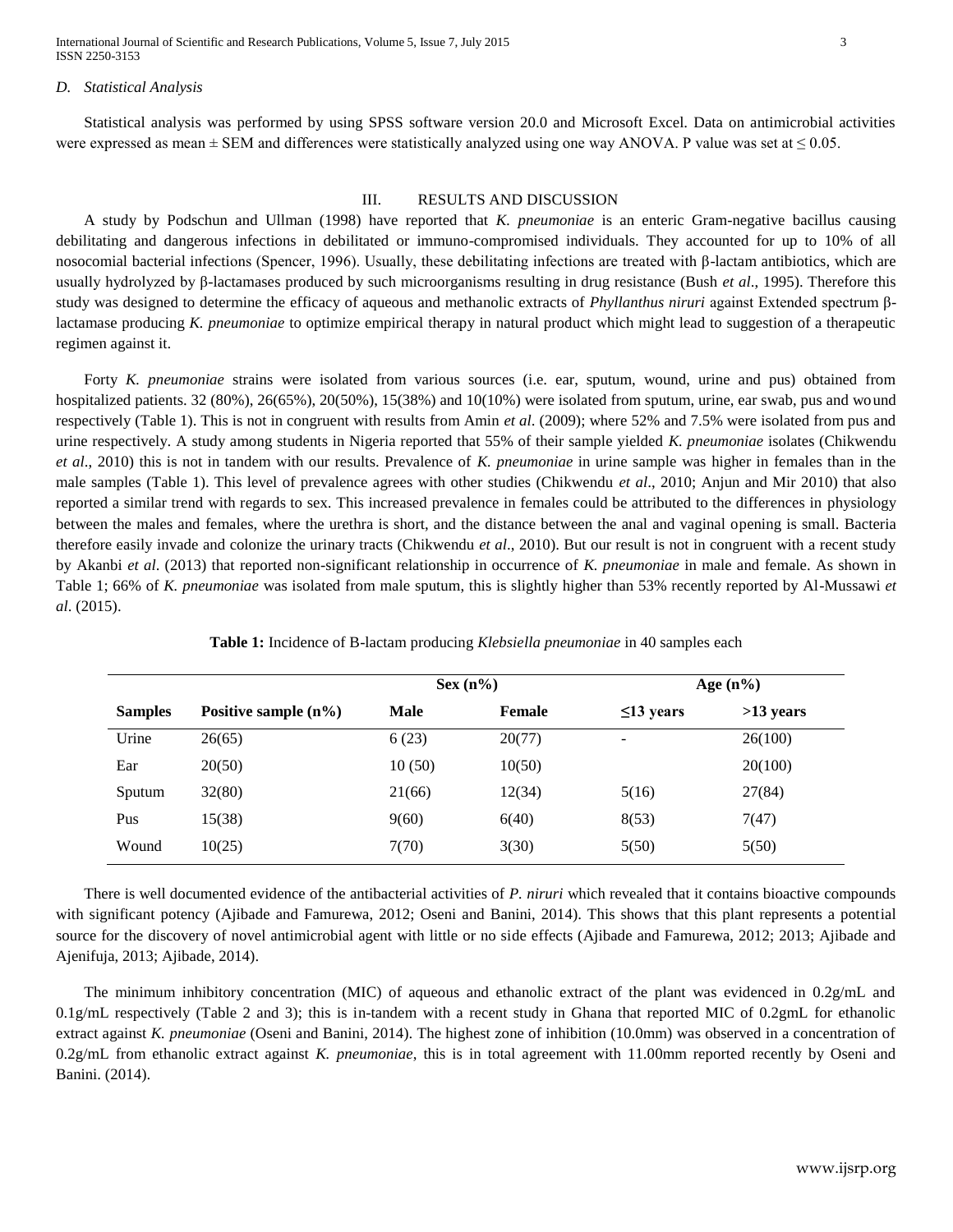| <b>Samples</b> | Diameter of zones of inhibition (mm) at different concentration (g/mL) |                            |                            |                            |                             |  |  |
|----------------|------------------------------------------------------------------------|----------------------------|----------------------------|----------------------------|-----------------------------|--|--|
|                | 0.1                                                                    | 0.2                        | 0.3                        | 0.4                        | 0.5                         |  |  |
| Ear            | 0.00 <sup>a</sup>                                                      | $0.00^{\rm a}$             | $0.00^{\rm a}$             | 0.00 <sup>a</sup>          | $0.00^{\rm a}$              |  |  |
| Sputum         | $6.0 \pm 1.2^b$                                                        | $10.0 \pm 2.2^d$           | $15.0 \pm 3.2^e$           | $9.0 \pm 1.3$ <sup>g</sup> | $16.0 \pm 3.2^i$            |  |  |
| Wound          | $6.0 \pm 1.6^b$                                                        | $6.0 \pm 1.8$ <sup>b</sup> | $7.0 \pm 1.9$ <sup>f</sup> | $8.0 \pm 2.1$ <sup>h</sup> | $12.0 \pm 2.1$ <sup>j</sup> |  |  |
| Urine          | $5.0 \pm 1.1$ <sup>c</sup>                                             | $6.0 \pm 1.0^{b}$          | $6.0 \pm 1.2^b$            | $7.0 \pm 3.1$ <sup>f</sup> | $10.0 \pm 1.2^k$            |  |  |
| Pus            | $5.0 \pm 1.5$ <sup>c</sup>                                             | $9.0 \pm 2.2^d$            | $6.0{\pm}1.5^{\rm b}$      | $9.0 \pm 1.2$ <sup>g</sup> | $12.0 \pm 1.2$ <sup>J</sup> |  |  |

**Table 2:** Antibacterial effect of aqueous extracts on *K. pneumonia* at different concentrations

Data are expressed as mean  $\pm$  SEM; data with different superscript are significantly different at  $p \le 0.05$ SEM: Standard error of mean.

| <b>Samples</b> | Diameter of zones of inhibition (mm) at different concentration (g/mL) |                             |                             |                             |                             |  |  |
|----------------|------------------------------------------------------------------------|-----------------------------|-----------------------------|-----------------------------|-----------------------------|--|--|
|                | 0.1                                                                    | 0.2                         | 0.3                         | 0.4                         | 0.5                         |  |  |
| Ear            | $0.00^{\rm a}$                                                         | $0.00^{\rm a}$              | $0.00^a$                    | $0.00^a$                    | $0.00^a$                    |  |  |
| Sputum         | $10.0 \pm 1.9^b$                                                       | $10.0 \pm 1.2^b$            | $15.0 \pm 3.2$ <sup>d</sup> | $19.0 \pm 1.0^e$            | $20.0 \pm 3.2$ <sup>f</sup> |  |  |
| Wound          | $10.0 \pm 2.3^b$                                                       | $10.0 \pm 2.2^b$            | $11.0 \pm 2.4^b$            | $15.0 + 2.4^c$              | $15.0 \pm 2.0$ <sup>c</sup> |  |  |
| Urine          | $10.0 \pm 1.5^{\rm b}$                                                 | $16.0 \pm 1.8$ <sup>c</sup> | $16.0 \pm 1.2$ <sup>c</sup> | $16.0 \pm 2.0$ <sup>c</sup> | $16.0 \pm 1.2$ <sup>c</sup> |  |  |
| Pus            | $15.0 \pm 3.1$ <sup>c</sup>                                            | $16.0 \pm 3.9$ <sup>c</sup> | $16.0+2.9^{\circ}$          | $19.0 \pm 3.5$ <sup>e</sup> | $22.0+2.9^g$                |  |  |

Data are expressed as mean  $\pm$  SEM; data with different superscript are significantly different at  $p \le 0.05$ SEM: Standard error of mean.

In this study ethanolic extract of *P. niruri* showed better antibacterial activities when compared with aqueous extract, reason might be due to the fact that ethanol extract posses the ability to retain more active ingredient than water. The strong antibacterial activity of the P. niruri observed in this study has been strongly linked with the presence of bioactive compounds especially the flavonoids and alkaloids, this had been reported by other studies (Osuntokun and Ajayi, 2014; Oseni and Banini, 2014). One other strong bioactive compound that has been extracted from P. niruri and it is of high efficacy is saponin, this was reported by Ajibade and Famurewa, (2012).

#### IV. CONCLUSION

The extracts from this plant have been investigated to be active *in vitro* and *in vivo* when applied to infected rabbits that suffer from diarrhoae, dysentery and typhoid fever (Ajibade and Egbebi, 2011). This study has authenticated the phytotherapeutic position of *P. niruri* extracts and may be recommended as remedy for infectious disease caused by β-lactamase producing *K. pneumoniae*.

# **REFERENCES**

- [1] Abbasi, A.M., Khan, M.A., Ahmad, M., Zafar, M., Khan, H., Muhammad, N. and Sultana, S. (2009): Medicinal plants used for the treatment of jaundice and hepatitis based on socio-economic documentation *African Journal of Biotechnology* 8(8):1643-1650.
- [2] Ajibade, V.A (2014): Comparison of Antibacterial Activity of Crude Alkaloid and Saponin Extract from *Phyllanthus niruri Pakistan Journal of Scientific and Industrial Research Series B: Biological Science* 57(1):41-45.
- [3] Ajibade, V.A. and Ajenifuja, O.A. (2013): In-Vitro Susceptibility of Fluoroquinolone Resistance Escherichia Coli to Alkaloid Extracted from *Phyllanthus niruri Global Journal of Medical Research Microbiology and Pathology* 13(3):13-16.
- [4] Ajibade, V.A. and Egbebi, A.O. (2011): Effect of alkaloid extract of *Phyllanthus niruri* on rabbits infected with Enteropathogenic *Escherichia coli International Journal of Tropical Medicine and Public Health* 1(1):33-39.
- [5] Ajibade V. A., Famurewa, O. (2012): Histopathological and Toxicological effects of crude saponin extract from *Phyllanthus niruri*, L (Syn. *P. franternus*. Webster) on Organs in animal studies *Global Journal of Medical research* 12(1):31-38.